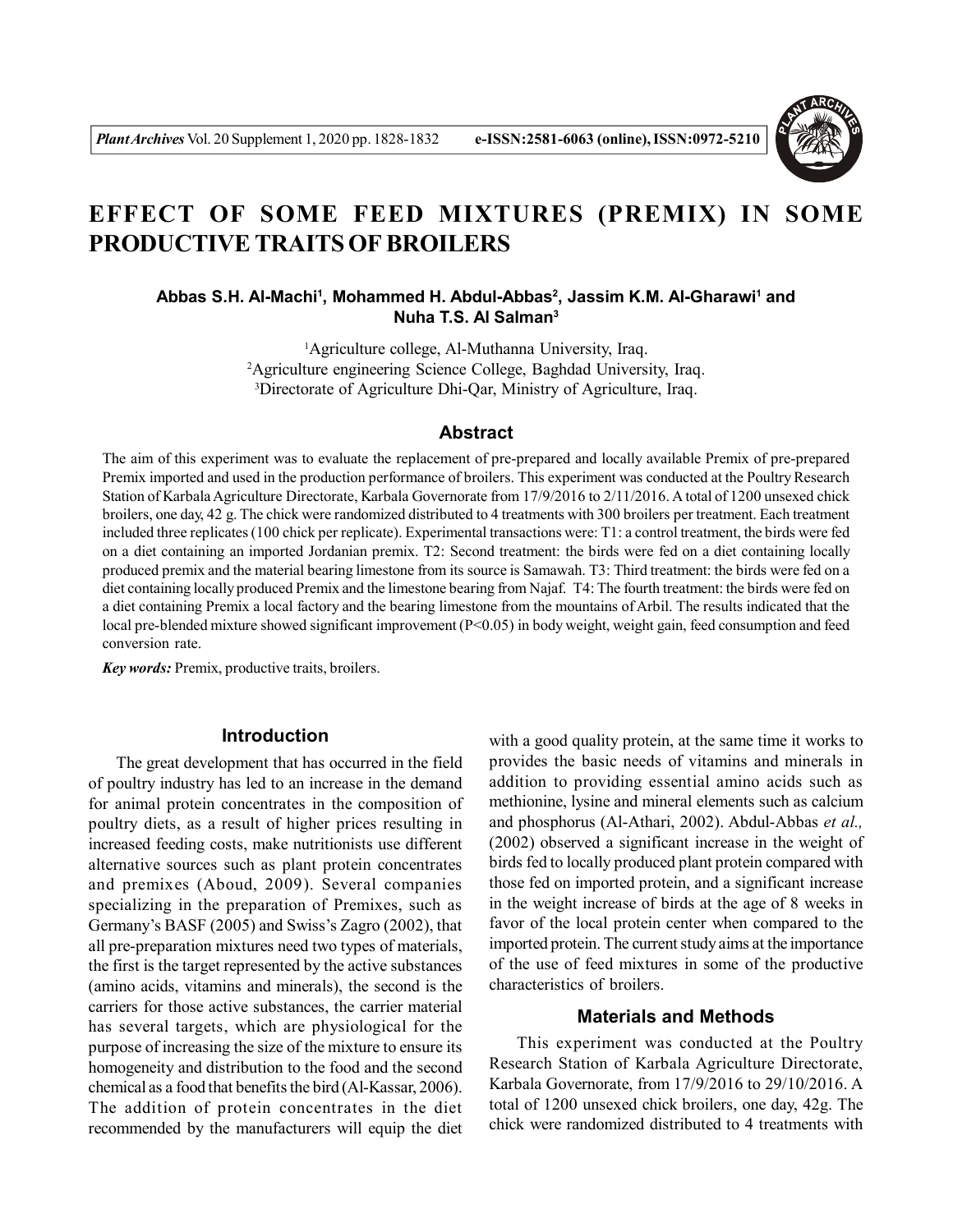300 broilers per treatment. Each treatment included three replicates (100 chick per replicate). Experimental transactions were: T1: a control treatment, the birds were fed on a diet containing an imported Jordanian premix. T2: Second treatment: the birds were fed on a diet containing locally produced premix and the material bearing limestone from its source is Samawah. T3: Third treatment: the birds were fed on a diet containing locally produced Premix and the limestone bearing from Najaf. T4: The fourth treatment: the birds were fed on a diet containing Premix a local factory and the bearing limestone from the mountains of Arbil. Table 1. shows the chemical content and composition of mixtures used

**Table 1:** Content and chemical composition of mixtures used in the experiment.

| The pre-banned mixture is     |                        | The pre-blocked mixture is       |                             |  |  |  |  |  |  |
|-------------------------------|------------------------|----------------------------------|-----------------------------|--|--|--|--|--|--|
| imported provime type         |                        | the bearing material (limestone) |                             |  |  |  |  |  |  |
| <b>Chemical analysis</b>      |                        |                                  |                             |  |  |  |  |  |  |
| Crude protein                 | 16%                    | Crude protein                    | 16%                         |  |  |  |  |  |  |
| $\overline{\text{Calcium}}$   | 12%                    | Calcium                          | 13.4%                       |  |  |  |  |  |  |
| Methionine                    | 8.7%                   | Methionine (3)                   | 9.6%                        |  |  |  |  |  |  |
| Met+ Cys                      | 8.7%                   | Met+ Cys                         | 9.6%                        |  |  |  |  |  |  |
| Lysine                        | $\frac{10\%}{10\%}$    | Lysine                           | 10.10%                      |  |  |  |  |  |  |
| Crude Fiber                   | $1\%$                  | Crude Fiber                      | $1\overline{0/6}$           |  |  |  |  |  |  |
| Crude fat                     | $\overline{2\%}$       | Crude fat                        | $\overline{2\%}$            |  |  |  |  |  |  |
| Phosphorus                    | $\frac{13\%}{2\%}$     | Phosphorus                       | 14.3%                       |  |  |  |  |  |  |
| Metabolism energy             | 900 Kal/cal            | Metabolism energy                | 900 Kal/cal                 |  |  |  |  |  |  |
| Sodium                        | 4.8%                   | Sodium                           | 4.8%                        |  |  |  |  |  |  |
| Chloride                      | $\frac{6\%}{\sqrt{2}}$ | Chloride                         | 6%                          |  |  |  |  |  |  |
| <b>Content 1 kg of Premix</b> |                        |                                  |                             |  |  |  |  |  |  |
| $V$ it A                      | 500000 IU              | $\overline{\text{VitA}}$ (1)     | 480000 IU                   |  |  |  |  |  |  |
| VitE                          | 1200 mg                | $\overline{\text{Vit}}$ E        | 3000 mg                     |  |  |  |  |  |  |
| VitD3                         | 120000 IU              | VitD3                            | 192000 IU                   |  |  |  |  |  |  |
| $V$ it K3                     | $\overline{120}$ mg    | $V$ it K3                        | 132 mg                      |  |  |  |  |  |  |
| VitB1                         | $120 \,\mathrm{mg}$    | $V$ it B1                        | $132$ mg                    |  |  |  |  |  |  |
| Vit <sub>B2</sub>             | 300 mg                 | Vit <sub>B2</sub>                | $\overline{352}$ mg         |  |  |  |  |  |  |
| Vit B6                        | $160 \,\mathrm{mg}$    | $\overline{\text{Vit}}$ B6       | $\overline{216}$ mg         |  |  |  |  |  |  |
| Vit <sub>B12</sub>            | $\overline{1.6}$ mg    | $V$ it B12                       | 640 mcg                     |  |  |  |  |  |  |
| Folic Acid                    | $\overline{40}$ mg     | Folic Acid                       | $80 \,\mathrm{mg}$          |  |  |  |  |  |  |
| Pantothenic                   | $\overline{480}$ mg    | Pantothenic                      | $\overline{600}$ mg         |  |  |  |  |  |  |
| <b>Biotin</b>                 | 6 <sub>mg</sub>        | <b>Biotin</b>                    | 8 mg                        |  |  |  |  |  |  |
| Cholin Chloride               | $20000$ mg             | Cholin Chloride                  | $20000$ mg                  |  |  |  |  |  |  |
| Nicotinamide                  | 1600 mg                | Nicotinamide                     | 2400 mg                     |  |  |  |  |  |  |
| $V$ itamin $C$                | 4000 mg                | $V$ itamin $C$                   | $\overline{4500}$ mg        |  |  |  |  |  |  |
| Manganese                     | $\overline{3200}$ mg   | Manganese                        | $\frac{1}{3500}$ mg         |  |  |  |  |  |  |
| $\overline{\mathrm{Zinc}}$    | 3200 mg                | $\overline{\text{Zinc}(2)}$      | $3500$ mg                   |  |  |  |  |  |  |
| Iron                          | $2400 \,\mathrm{mg}$   | Iron                             | $2600$ mg                   |  |  |  |  |  |  |
| Iodine                        | $\overline{52}$ mg     | Iodine                           | $\overline{52}$ mg          |  |  |  |  |  |  |
| Copper                        | $400 \,\mathrm{mg}$    | Copper                           | $430 \,\mathrm{mg}$         |  |  |  |  |  |  |
| Selenium                      | $\overline{9}$ mg      | Selenium                         | $\frac{12}{mg}$             |  |  |  |  |  |  |
| Antioxidant                   | $\overline{250}$ mg    | Antioxidant                      | $\overline{200 \text{ mg}}$ |  |  |  |  |  |  |

in the experiment. The chicks were fed by starter for 1- 21 days and Grower for 22-42 days and were calculated according to Table 2. Provided for all the requirements of rearing such as litters, lighting, ventilation, heating, feeders. The birds also received the necessary health care and vaccines, Water and feed were ad libitum provided throughout the experiment.

The studied production characteristics are the weekly mean weight, weekly weight gain, weekly feed consumption and feed conversion.

Completely Randomized Design (CRD) was used to study the effect of different coefficients on the studied traits, comparison of the mean differences between the

> means of the Duncan (1955) multiples test under a significant level of 0.05 and 0.01, SAS (2001) was used in statistical analysis.

## **Results and Discussion**

The results indicate in Table 3 that there were no significant differences in the body weight rates of broilers during the ages (1-7 days and 8-14 days), these results were agreed with the results obtained by Abdel-Abbas (2006), While noting that there were no significant differences in live body weight of broilers, which was fed on diets the local protein replaced by the imported animal protein during the 4-6 weeks of age. A significant (P<0.05) observed in T4 compared with the rest treatments in the body weight during the period (15-21) days followed by the treatment T2 and T3the treatment, while the control treatment gave the lowest live weight in this comparison, the results also showed a significant difference (P<0.05) for the T4 treatment on the other experimental parameters during the period (22-28) days followed by the direct treatment T2 and T3 then treatment while the control treatment gave the lowest live weight, at the age of (29-35) days, treatment T4 continued to be superior to T3 and T1, but did not differ significantly from the T2 treatment in the live body weights of the birds. at the final body weight were observed a significant superiority  $(P<0.05)$ for the fourth treatment (T4) on the rest of the experiment and recorded the highest value of 2544.10 g / bird followed by the order of the third treatment (T3) and the second treatment (T2).

The decrease in the weight of birds in T2 and T3 in the current study may be due to the increase in salts in limestone, which is the carrier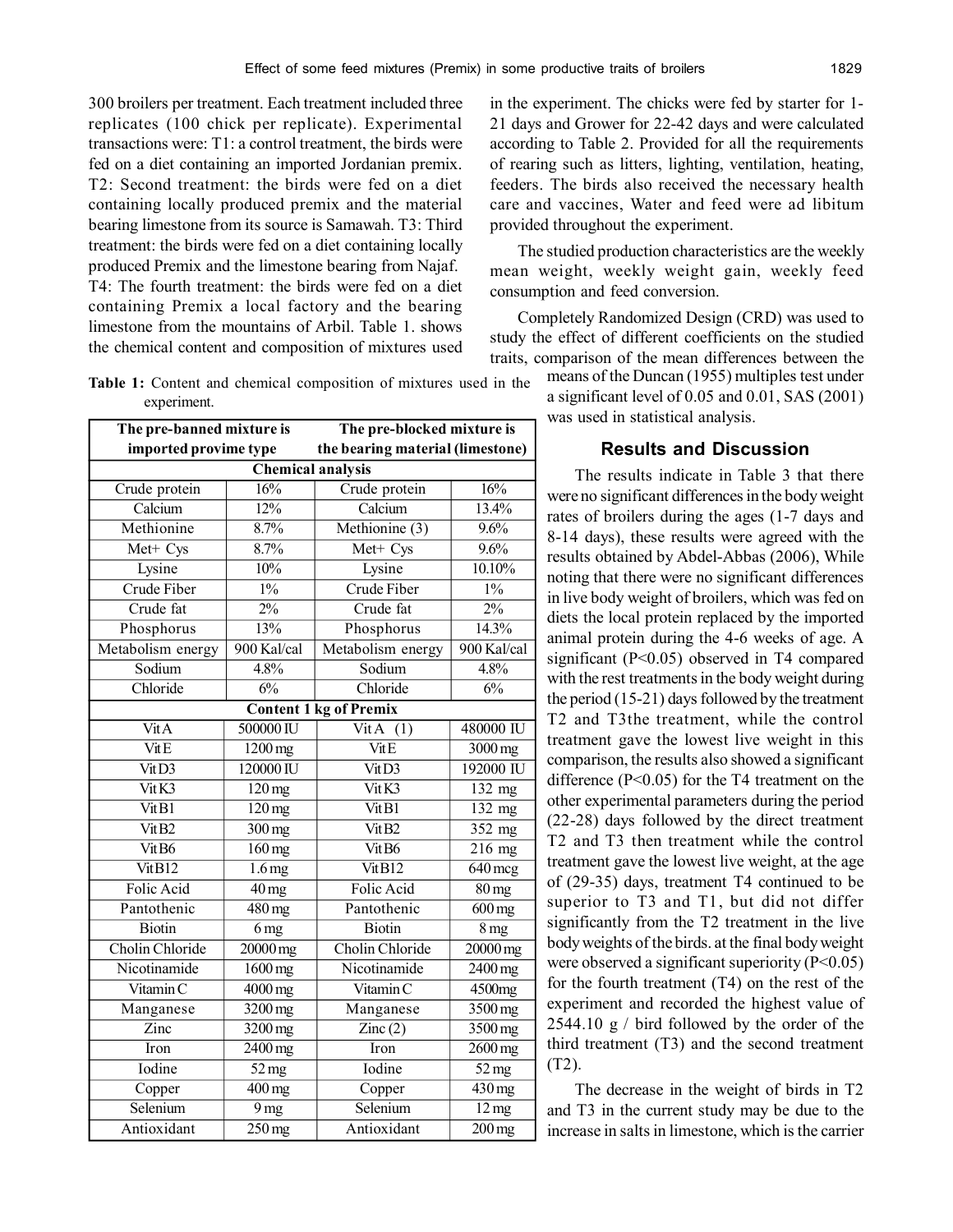in the preparation of Premix, especially chlorine and magnesium, which have adversely affected the availability of vitamins and minerals available to birds. The superiority of locally produced mixtures on the imported mixture (control treatment) may be due to the fact that the domestically produced premix has covered the needs of birds of all minerals, vitamins and amino acids necessary for the growth of birds and enabled them to express a better biological performance when compared with the importer. Transport and storage as well as loss due to the presence of choline (Workel, 1998).

Table 4 shows that there are no significant differences in the weight gain during periods (1-7, 8-14) days. The fourth treatment (T4) was significant increased ( $P<0.05$ )

| <b>Feeding materials</b>                    |          | Control                       | <b>Treatment</b> |          |  |
|---------------------------------------------|----------|-------------------------------|------------------|----------|--|
|                                             |          | Starter Grower Starter Grower |                  |          |  |
| Maize                                       | 51       | 57.2                          | 51               | 57.2     |  |
| Soybean Meal <sup>(1)</sup>                 | 35       | 28                            | 35               | 28       |  |
| Premixes <sup>(2)</sup>                     | 2.5      | 2.5                           | $\theta$         | $\theta$ |  |
| Premixes $(3)$                              | $\theta$ | $\Omega$                      | 2.5              | 2.5      |  |
| Limestone                                   | 0.5      | 0.5                           | 0.5              | 0.5      |  |
| Di-Calcium Phosphate                        | 0.7      | 0.5                           | 0.7              | 0.5      |  |
| Oil                                         | 0.2      | 1.2                           | 0.2              | 1.2      |  |
| DDGS35%                                     | 10       | 10                            | 10               | 10       |  |
| Anti-toxin                                  | 0.05     | 0.05                          | 0.05             | 0.05     |  |
| Antifungal                                  | 0.05     | 0.05                          | 0.05             | 0.05     |  |
| Total                                       | 100      | 100                           | 100              | 100      |  |
| Calculated Chemical Analysis <sup>(4)</sup> |          |                               |                  |          |  |
| Crude protein%                              | 23       | 201                           | 23               | 20.1     |  |
| Metabolized energy kcal/kg                  | 2950     | 3120                          | 2950             | 3120     |  |
| Methionine%                                 | 0.51     | 0.48                          | 0.51             | 0.48     |  |
| Methionine and cysteine%                    | 0.90     | 0.80                          | 0.90             | 0.80     |  |
| Lysine%                                     | 1.15     | 1                             | 1.15             | 1        |  |
| Calcium%                                    | 1        | 0.90                          | 1                | 0.90     |  |
| Available phosphorus%                       | 0.43     | 0.40                          | 0.43             | 0.40     |  |
| crude fiber%                                | 3        | 3.5                           | 3                | 3.5      |  |
| Fat%                                        | 2.8      | 3                             | 2.8              | 3        |  |

**Table 2:** Feed materials proportion in starter and grower, chemical composition of the diet.

**1.** Argentinean soybean source, containing 42% crude protein and energy represented 2230 kcal / kg.

**2.** Premix type Provime, each 1 kg of it contains: 16%, crude protein 16%, metabolized energy 900 kcal / kg, 10%lysine, 8.7%methionine, 8.70%methionine and cysteine, 2% fat, 1% crude fiber, 12% calcium, 13% phosphorus, di-calcium phosphate contained 21.8% calcium and 18% phosphorus.

**3.** Premix local type, each 1 kg of it contains: 16%, crude protein 16%, metabolized energy 900 kcal / kg, 10%lysine, 8.7%methionine, 8.70%methionine and cysteine, 2% fat, 1% crude fiber, 12% calcium, 13% phosphorus, di-calcium phosphate contained 21.8% calcium and 18% phosphorus.

**4.** Calculated chemical composition according to N.R.C (1994).

to the control treatment  $(T1)$  at the age of  $(15-21)$  days, this treatment did not differ from T2 and T2 The T1 control treatment did not differ from T2 and T3 in the same trait at this age (15-21) days. At the age of 22-28 days, T4 treatment continued to be superior to T1 and to T3, but did not differ significantly with T2 treatment. T2 was not differ with T3. In the last week of the birds (36-42) days, both T3 and T4 showed significant increases in both T1 and T2, giving them a higher weight gain of 635.03 g and 649.73 g for the above two treatments with values of 465.76 g for T1 and 551.99 g for T2 treatment. The T4 treatment with the T3 treatment was not significant in this trait. In the general average of this status the fourth treatment  $(T4)$  showed a significant increase  $(P<0.05)$ 

on all experimental parameters, with a mean increase of 416.96 g followed by the third treatment (T3), 406.10 g, then the second treatment (T2) and 400.18 g, T1) showed the lowest weight increase in this comparison and reached 375.01 (g). The fourth treatment, which feeds on Premix, may be attributed to limestone from the mountains of Erbil governorate, which is free from impurities, as well as its low salt content. The superiority of the local mixtures to the importer may be attributed to the readiness of the nutrients for the birds and the local mixture, due to transport and storage.

Table 5 indicates that there is no significant difference in the feed consumption rates of birds between the various treatments during the age of birds for periods  $(1-7, 8-14)$ . At the age of  $(15-21)$  days, there was a significant superiority  $(P<0.05)$  of the second (T2) and the fourth (T4), with values of 684.10 and 689 g / birds on the T1 and T3, The lowest  $(636.72, 632.9)$  g / birds, respectively. The results of the period (22-28) days showed a significant increase  $(P<0.05)$  in feed consumption  $(0.05 P)$ ) for the fourth treatment (T4) followed by the third treatment (T3) and the treatment T2 compared with the control treatment T1. T4, T3 and T2 not differ between them. The data for the period (29-35) days indicate a significant increase (P<0.05) in feed consumption for the first transactions  $(T1)$  and the fourth  $(T4)$ , which recorded consumption rates of 935.97 and 945.33 g / bird compared to the second treatment (924.45 g / bird), which showed a significant superiority on T3 treatment, which recorded the lowest feed consumption rates at the age of 908.56 g / bird. At the last week of the broiler age (36-42) days, the third treatments (T3) and the fourth (T4) showed a significant increase (P<0.05). The feed consumption rate was 1114.66 and 1119.27  $g$  / fed on the second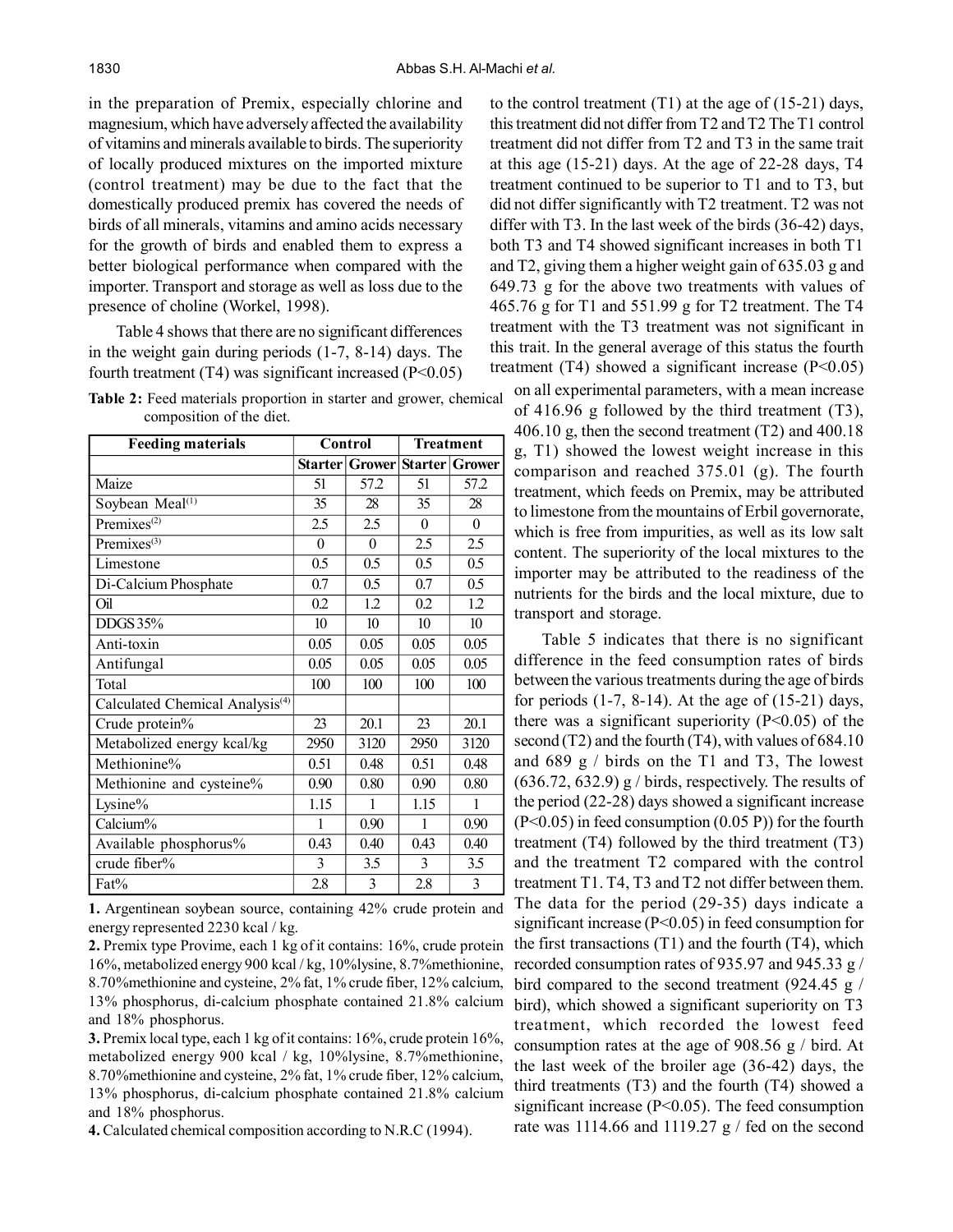| <b>Treatment</b> | Age (Days)       |                   |                   |                     |                      |                      |                      |  |  |
|------------------|------------------|-------------------|-------------------|---------------------|----------------------|----------------------|----------------------|--|--|
|                  |                  |                   | 14                | 21                  | 28                   | 35                   | 42                   |  |  |
| T1               | $0.17\pm42.59$   | $0.84 \pm 128.58$ | $0.75 \pm 340.99$ | 7.43±780.30B        | $4.75 \pm 1305.29$ D | $4.37\pm1826.9C$     | $7.83 \pm 2292.66$ D |  |  |
| T2               | $0.25 \pm 41.89$ | $2.06\pm130.33$   | $3.16\pm343.53$   | $1.05 \pm 788.65B$  | $3.16\pm1366.05B$    | $6.86\pm1891.01A$    | $5.13 \pm 2443$ C    |  |  |
| T <sub>3</sub>   | $0.65 \pm 42.28$ | $1.94 \pm 130.35$ | 3.39±339.78       | $3.24 \pm 782.40 B$ | $1.27 \pm 1344.70C$  | $0.66 \pm 1843.90 B$ | 4.99±2478.93B        |  |  |
| T4               | $0.69 \pm 42.34$ | $2.21 \pm 129.46$ | $2.48\pm340.12$   | $5.65 \pm 801.71$ A | $8.40 \pm 1391.60$ A | $5.67\pm1894.73A$    | $4.18\pm 2544.10A$   |  |  |
| Sig.             | N.S              | N.S               | N.S               | $\ast$              | $\ast$               | $\ast$               |                      |  |  |

**Table 3:** Effect of using different sources of limestone on body weight (mean± S.E.) during rearing period (1-42) days.

**T1:** a control treatment, the birds were fed on a diet containing an imported Jordanian premix. **T2:** Second treatment: the birds were fed on a diet containing locally produced premix and the material bearing limestone from its source is Samawah. **T3:** Third treatment: the birds were fed on a diet containing locally produced Premix and the limestone bearing from Najaf. **T4:** The fourth treatment: the birds were fed on a diet containing Premix a local factory and the bearing limestone from the mountains of Arbil. N.S no significant differences.\*The different letters within the same column indicate significant differences between the totals at the probability level of 0.05.

**Table 4:** Effect of using different sources of limestone on weight gain (mean± S.E.) during rearing period (1-42) days.

| <b>Treatment</b> |                  | <b>General Ave-</b> |                                   |                                                                    |                     |                     |                    |
|------------------|------------------|---------------------|-----------------------------------|--------------------------------------------------------------------|---------------------|---------------------|--------------------|
|                  | $1 - 7$          | $14 - 8$            | $15 - 21$                         | 22-28                                                              | 29-35               | $36-42$             | rage 1-42 days     |
| T1               | $0.91 \pm 85.99$ | $1.27 \pm 212.41$   | $8.07\pm439.31B$                  | 8.38±524.99C                                                       | $6.76\pm521.61A$    | $8.28\pm465.76C$    | $1.31 \pm 345.01D$ |
| T2               | 1.96±88.44       |                     |                                   | $3.66\pm213.20$ 4.08 $\pm$ 445.12AB <sub>2.13</sub> $\pm$ 577.40AB | $4.67 \pm 524.96$ A | $1.75 \pm 551.99B$  | $0.82\pm400.18C$   |
| T3               | $1.73 \pm 88.07$ |                     |                                   | $5.33\pm209.43$ $5.89\pm442.62$ AB $4.25\pm562.30$ B               | $0.60\pm499.20B$    | $5.37\pm 635.03A$   | $0.72\pm406.10B$   |
| T4               | $2.32\pm 87.12$  |                     | $4.54\pm210.66$ $6.89\pm461.59$ A | $3.36\pm589.89A$                                                   | $2.73 \pm 503.13 B$ | $1.82 \pm 649.73$ A | $0.73\pm416.96A$   |
| Sig.             | N.S              | N.S                 | *                                 | $\ast$                                                             | $\ast$              | $\ast$              | $\ast$             |

**T1:** a control treatment, the birds were fed on a diet containing an imported Jordanian premix. **T2:** Second treatment: the birds were fed on a diet containing locally produced premix and the material bearing limestone from its source is Samawah. **T3:** Third treatment: the birds were fed on a diet containing locally produced Premix and the limestone bearing from Najaf. **T4:** The fourth treatment: the birds were fed on a diet containing Premix a local factory and the bearing limestone from the mountains of Arbil. N.S no significant differences.\*The different letters within the same column indicate significant differences between the totals at the probability level of 0.05.

treatments (T2). (T1) which recorded values of 1045.19 g and 1033.72 g respectively. At the general rate of the experiment, we observed a significant superiority  $(P<0.05)$  of the fourth treatment  $(T4)$   $(0.05 P)$  on the rest of the experiment, as it recorded 675.13 g / birds while T3, T2, and T1 recorded an estimated feed consumption rate of 657.70,659.63,648.48 g respectively.

It may be due to the moral superiority that was obtained for the birds of the fourth treatment is to increase the body weight of the birds of this treatment, which led to the consumption of larger amounts of fodder and this is normal.

Table 6 indicates that there is no significant difference in the feed conversion of different birds during the period (1-7, 8-14) days of the experiment. The data for the age range (15-21) days showed a significant superiority (P<0.05) in the feed conversion coefficient of the second treatment birds on the other experimental parameters. The value of 1.54 g diet  $/$  g weight was 1.42 and 1.48 g diet / g weight respectively. The first treatment did not differ significantly with the second treatment, and the third and fourth treatments did not differ between them at this age. At the age of (22-28) days, the first treatment significantly exceeded (P<0.05) the other experimental treatments in recording the value of the food conversion factor of 1.61 g diet/ g weight, while the T2, T3 and T4 recorded values of low conversion coefficient of 1.51, 1.56 and1.50 g diet/ g weight respectively. The results of the period (29-35) days indicate a significant superiority (P<0.05) for the third and fourth treatments (1.82 and 1.86g diet/g weight respectively on the second treatment, which recorded the lowest conversion coefficient of food and reached 1.76g diet/g weight. The first treatment did not differ significantly with the third treatment, the treatment and the fourth. During the last week of the experiment (36-42 days) the treatment of control (T1) continued with the highest value of the food conversion coefficient (2.21g diet/g weight) while the third and fourth treated birds gave low values to this characteristic and were estimated at 1.75 and 1.72g diet/g weight Respectively, while the second treatment (T2) with a mean value of dietary conversion coefficients (1.89g/g) in this comparison, In the general average, the first treatment recorded the highest value of the food conversion coefficient (1.65g diet/g weight), while the